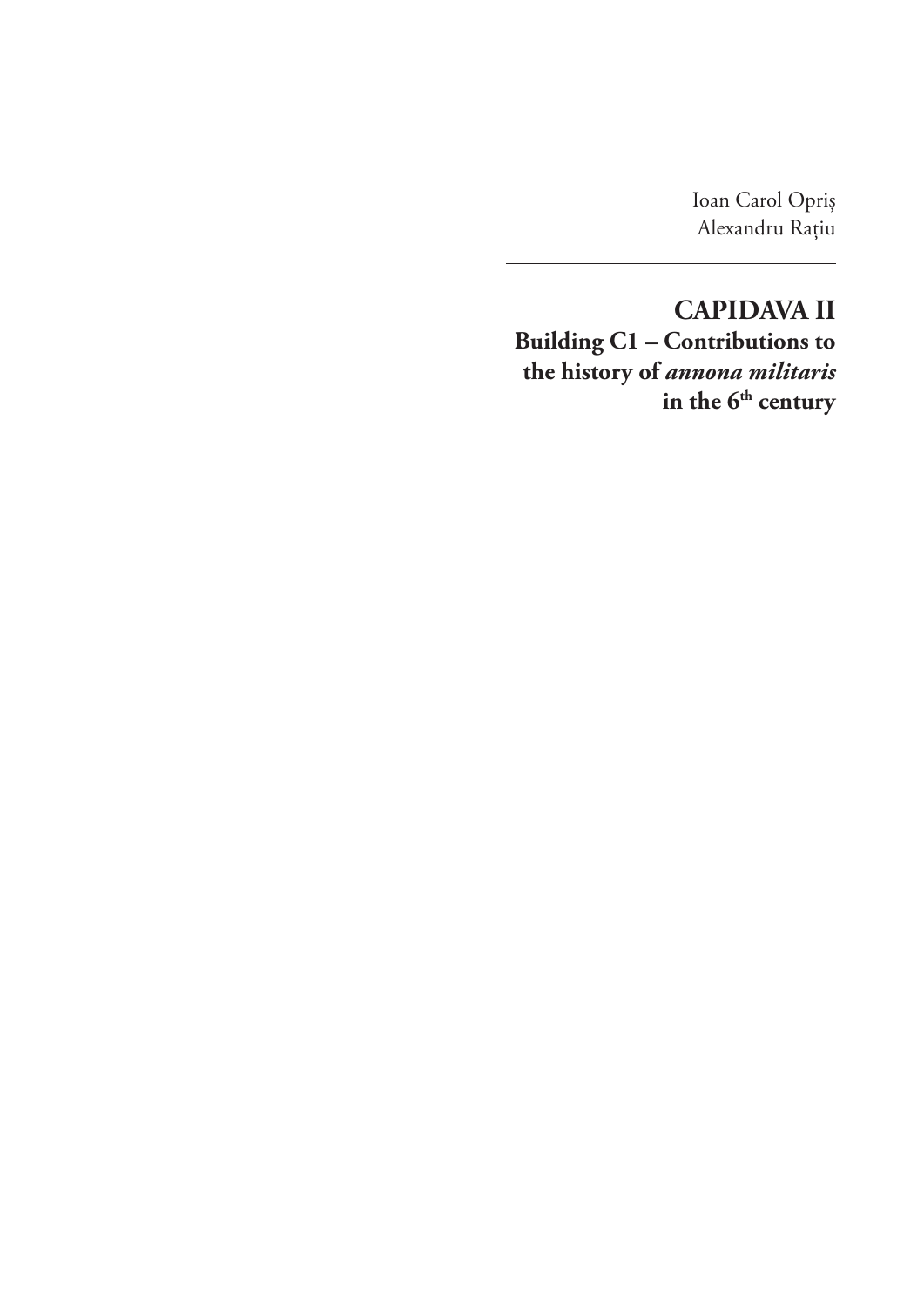# ROMAN FRONTIERS IN ROMANIA FRONTIERELE ROMANE DIN ROMÂNIA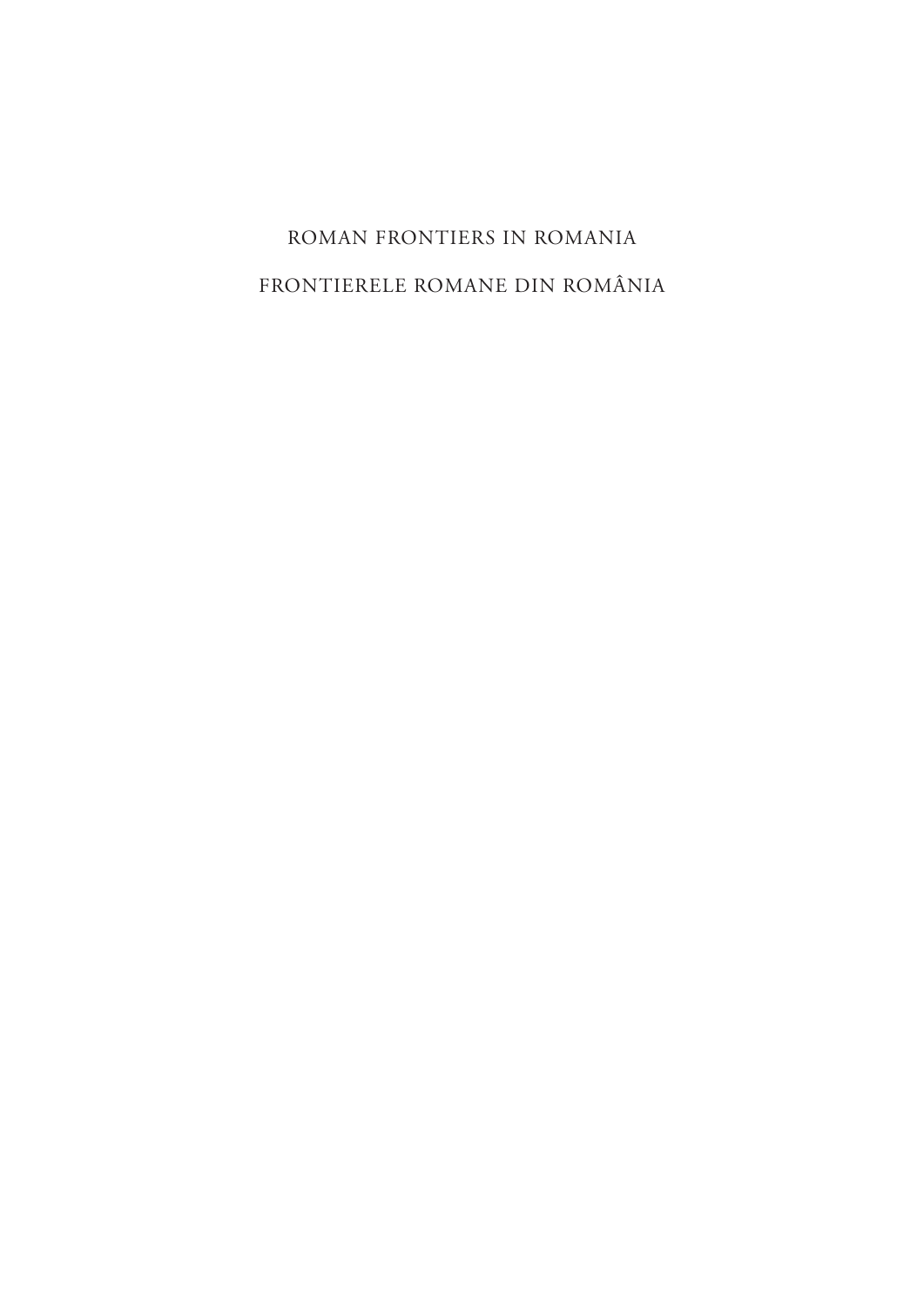# **CAPIDAVA II**

Building C1 – Contributions to the history of annona militaris in the  $6<sup>th</sup>$  century



With contributions by: Andrei Gândilă, Tomasz Ważny, Peter I. Kuniholm, Charlotte L. Pearson, Adriana Rizzo and Choi Mak

> MEGA PUBLISHING HOUSE Cluj‑Napoca 2017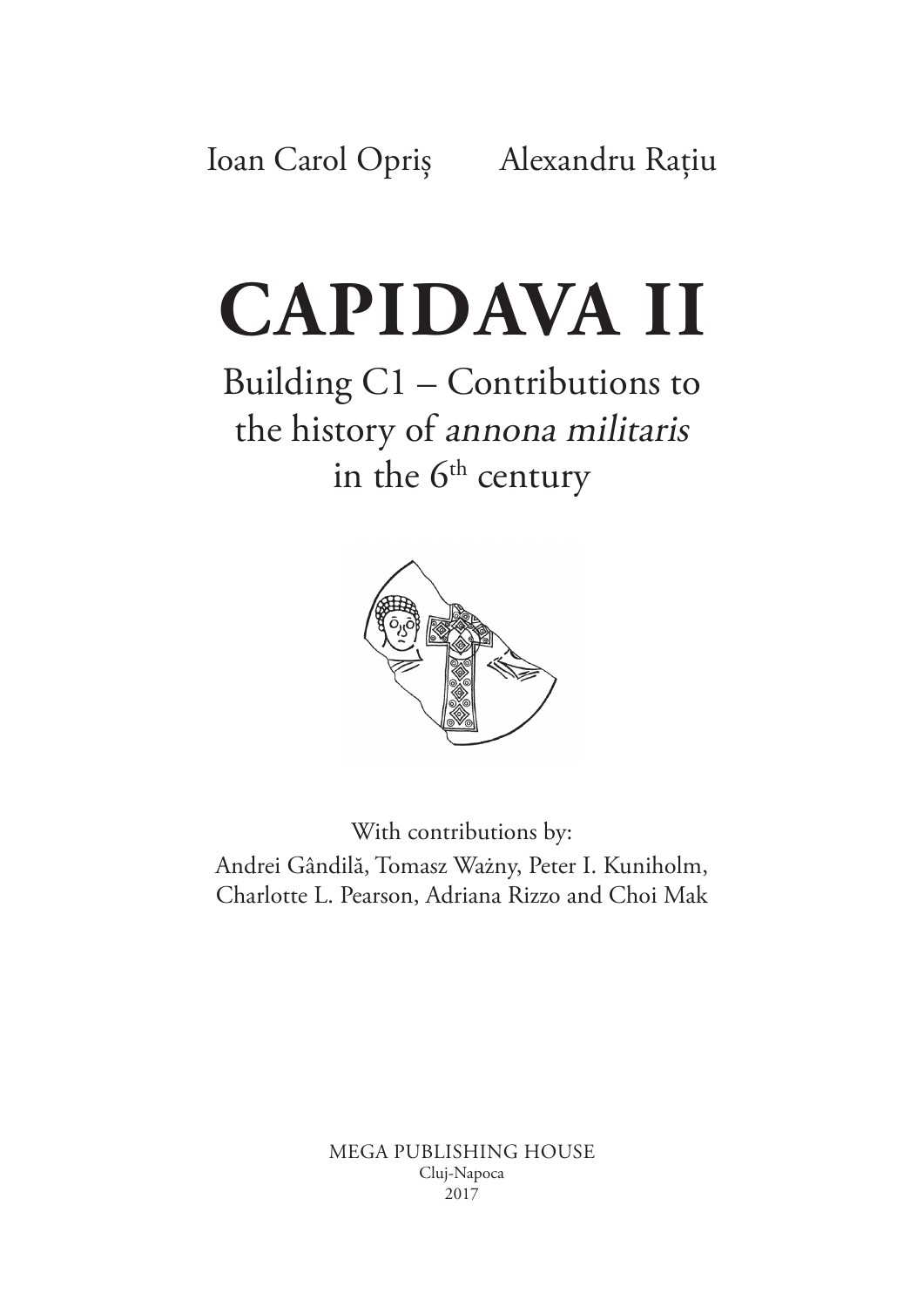#### MINISTERUL CULTURII ȘI IDENTITĂȚII NAȚIONALE

#### MUZEUL NAȚIONAL DE ISTORIE A ROMÂNIEI

O publicație susținută de COMISIA LIMES ROMANIA



DTP and cover: Francisc Baja

Translation: Alina Rațiu

© Ioan Carol Opriș, Alexandru Rațiu, 2017

**Descrierea CIP a Bibliotecii Naţionale a României OPRIŞ, IOAN CAROL CAPIDAVA II Building C1 - Contributions to the history of annona militaris in the 6th century** / Ioan Carol Opriş, Alexandru Raţiu ; with contributions by: Andrei Gândilă, Tomasz Ważny, Peter I. Kuniholm, .... - Cluj-Napoca : Mega, 2017 Conține bibliografie ISBN 978–606–543–912–2

I. Raţiu, Alexandru

94

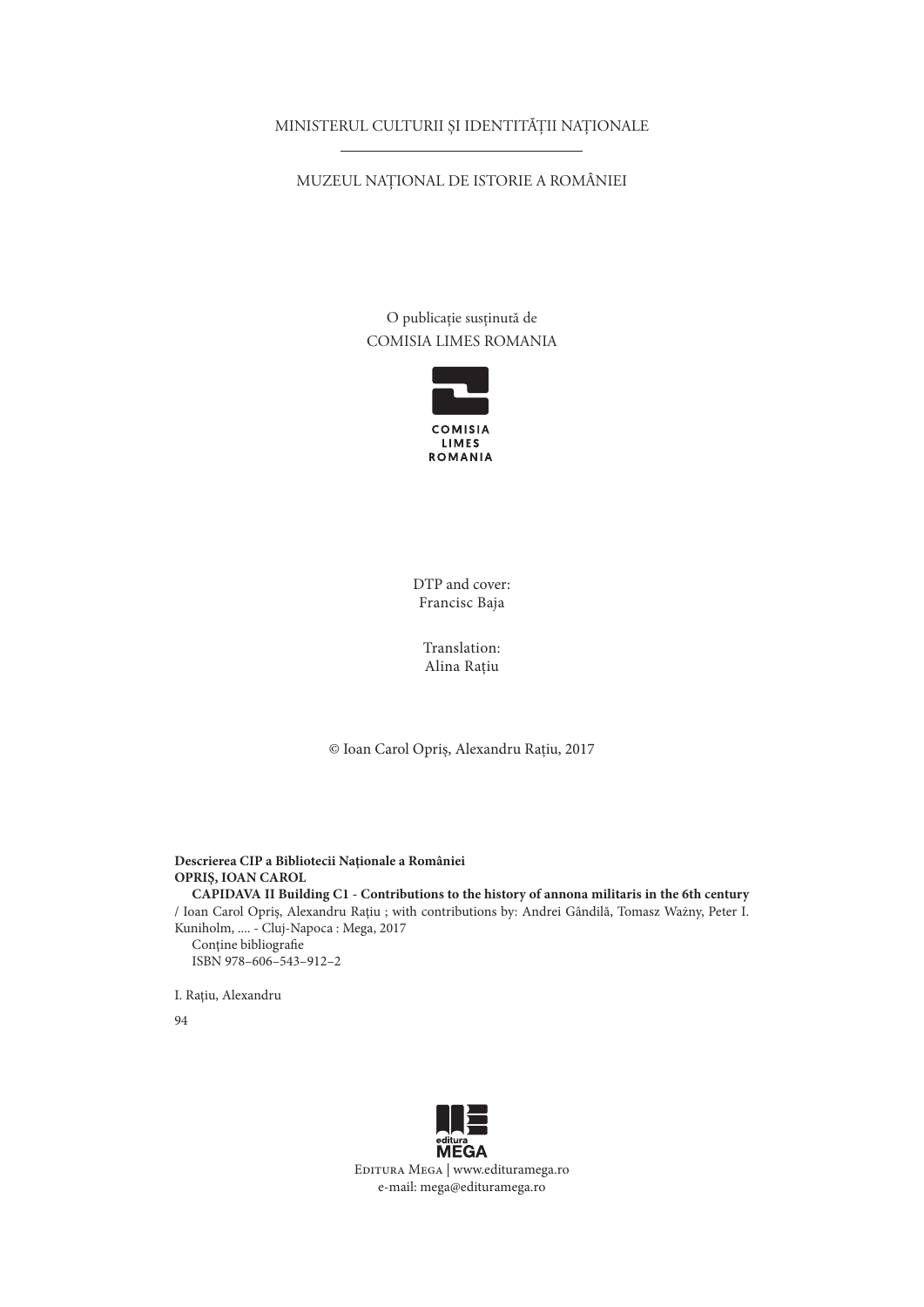CAPIDAVAE GENIOQVE LOCI FELICITER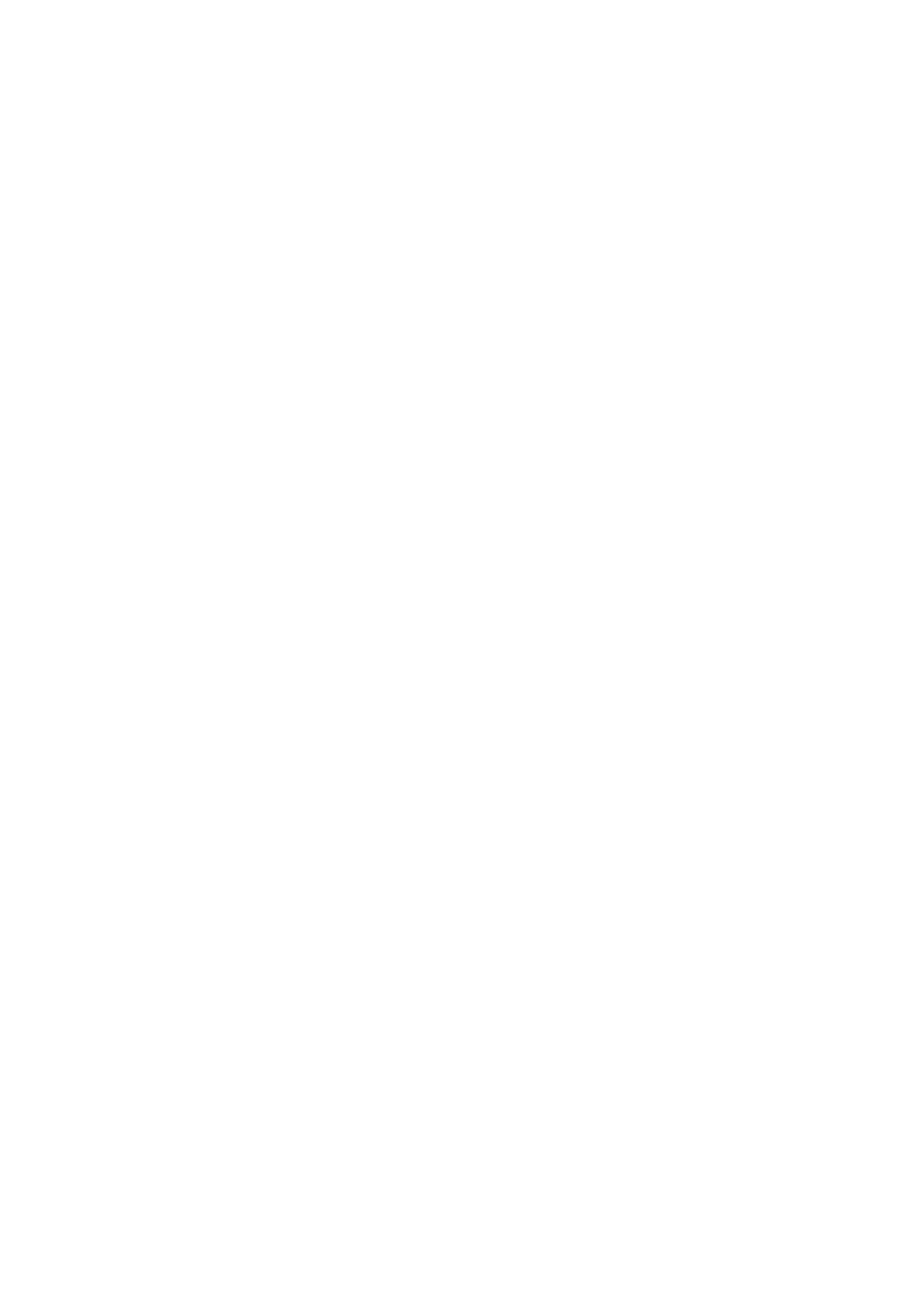## **CONTENTS**

 $\mathcal{L}^{\text{max}}(\mathcal{L}^{\text{max}})$  . The set of  $\mathcal{L}^{\text{max}}$ 

| 2. BUILDING C1. THE EXCAVATION: ARCHITECTURE, STRATIGRAPHY AND FINDS25                                                     |  |
|----------------------------------------------------------------------------------------------------------------------------|--|
| 3. CHRONOLOGY ISSUES. COINS, POTTERY ASSEMBLAGE, DENDROCHRONOLOGY 41                                                       |  |
| 4. FUNCTIONAL ANALYSIS OF BUILDING C1. COMMERCIAL BUILDINGS IN                                                             |  |
|                                                                                                                            |  |
| ANNEX I. A HOARD OF SIXTH-CENTURY COPPERS AND THE END OF ROMAN                                                             |  |
| ANNEX II. DENDROCHRONOLOGY OF THE EARLY BYZANTINE FORT AT<br>CAPIDAVA (BY TOMASZ WAŻNY, PETER I. KUNIHOLM AND CHARLOTTE L. |  |
| ANNEX III. EXAMINATION AND ANALYSIS REPORT (BY ADRIANA RIZZO AND                                                           |  |
|                                                                                                                            |  |
|                                                                                                                            |  |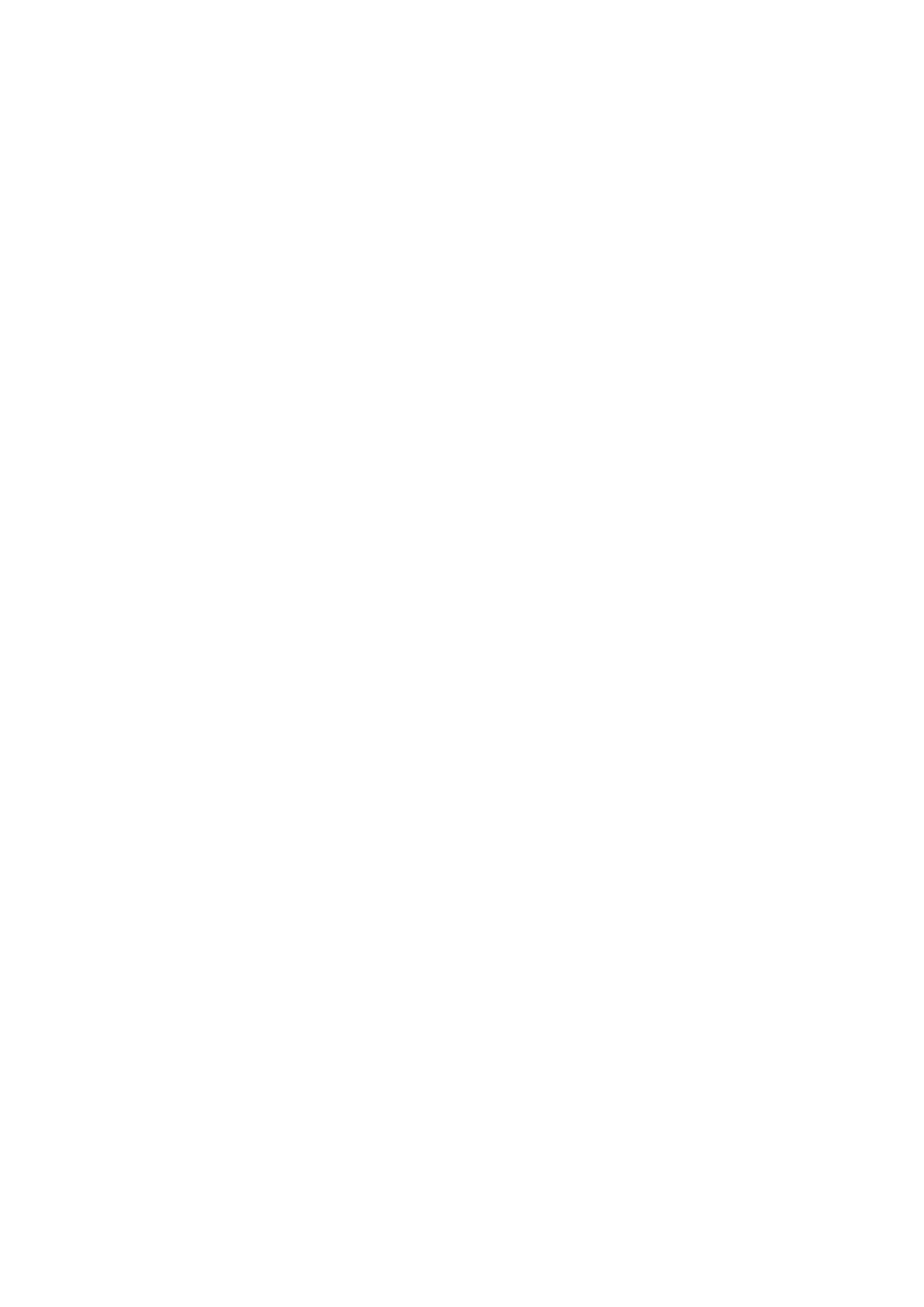## LIST OF FIGURES

- Fig. 1. Lower Danube provinces during the Dominate  $(4<sup>th</sup>-6<sup>th</sup> c.)$
- Fig. 2. Aerial photograph (2015)

Fig. 3. *Notitia Dignitatum imperii romani* (Basel?, circa 1436): Paris, Bibliothèque Nationale de France. Manuscrits. Latin 9661 (fol. 101 verso)

- Fig. 4. General Plan (FLORESCU, FLORESCU, DIACONU 1958, Pl. I)
- Fig. 5. General Plan (2017)
- Fig. 6. Southern quarter ( $6<sup>th</sup>$  early  $7<sup>th</sup>$  c.)
- Fig. 7. First excavations of the *Horreum* and identification of Building C1 (FLORESCU 1945–1947, Pl. I)
- Fig. 8. The *Horreum* from *Capidava* (4<sup>th</sup>–6<sup>th</sup> c.)
- Fig. 9. Eastern Sector (Sectors II, IV, V 2017)

Fig. 10. 1–2. Ditch of the Late Roman Fort (end of the  $6<sup>th</sup>$  – early  $7<sup>th</sup>$  c.) cut through contexts from Room I and II of Building C1

Fig. 11. The province of *Scythia*, 4<sup>th</sup>–6<sup>th</sup> centuries (after SUCEVEANU, BARNEA 1991, 291)

Fig. 12. Plan of Building C1 with *Horreum*, the Main Gate and the Gate Tower No. 7 (6<sup>th</sup> c.) by Anișoara Sion (2009)

Fig. 13. Plan of Building C1

Fig. 14. Room III. Levelling course of bricks at top of Z3 wall (detail)

Fig. 15. Room III. Limestone blocks from the facing of Gate Tower No. 7 (?) next to Z6 interior wall (detail)

- Fig. 16. Adobe bricks blocking the passage between Room I and III
- Fig. 17. North-East South-West profile through Building C1 illustrating the archaeological contexts
- Fig. 18. 1–2. Collapsed roof in Room III (details)
- Fig. 19. Charred roof beam in Room III

Fig. 20. 1. Group of amphorae discovered in 2007 next to Z4 wall (from right to left Cat. No. 37, 66, 62, 63 and unnumbered LRA 2). Underneath the vessels one can observe a charred wooden board; 20.2. A group of amphorae discovered in 2008 next to Z2 wall. The group was covered in a thick layer of burned debris and ashes (from left to right Cat. No. 60, 61, 36, 46 and 51)

Fig. 21. Hoard of copper coins in a wooden box on threshold between Room III and I (2008/ 2009)

- Fig. 22. Felting mill from Room III
- Fig. 23. Early-byzantine vertical loom (reconstruction)
- Fig. 24.1–2. Floor-screed in Room II (up left and right); floor screed in Room III (marked down left)
- Fig. 25. Sondages in Room III (1/2011 and 2/2014)
- Fig. 26.1–5. Sondage 1 (2011)
- Fig. 27.1–5. Sondage 2 (2014)

Fig. 28. Middle Byzantine Sunken dwelling (No. 342) superposing Room III and Z6 wall (1993). Drawing by A. Sion

Fig. 29. 1–2. Distribution of *spatheia*, LRA 1 and LRA 2 amphorae in the *Horreum,* portico and Building C1 Fig. 30. 1–2. Distribution of Oriental amphorae (LRA 3, LRA 4, Cretan TRC 4 and Riley LR 14) in the *Horreum,* portico and Building C1; distribution of Pontic amphorae Antonova V/ Kuzmanov XVI and Kuzmanov XIV in the *Horreum*, portico and Building C1

Fig. 31.1–2. Aerial photograph (2014) with *Principia, Horreum,* Building C1, Gate Tower No. 7 and Main Gate on the right-hand side; Building C1 and the main street (2010)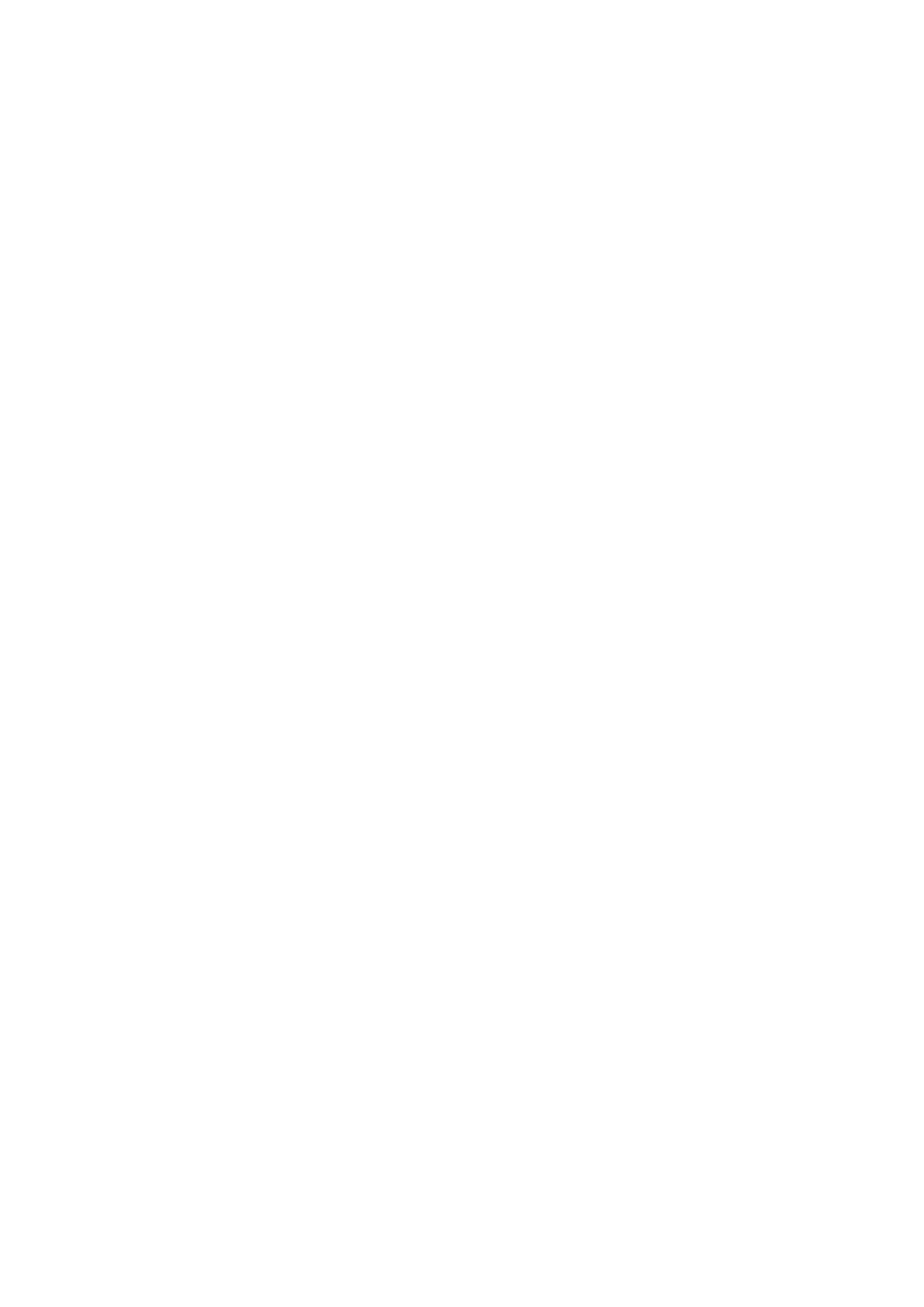### ACKNOWLEDGMENTS

This volume was published within the framework of LIMES National Reserch Programe, supported by the Romanian Ministry of Culture and National Identity. Therefore we would like to thank our friends and colleagues Ovidiu Țentea and Felix Marcu for their support in publishing this work. Special thanks go to: Constantin Băjenaru (MINAC); Sebastian Corneanu (Lucian Blaga University in Sibiu); Mihai Duca (Bucharest); + Arch. Cătălin Georgescu (Bucharest); Iulia Iliescu (University of Bucharest); Marian Mocanu (ICEM, Tulcea); Andrei Opaiț (Toronto); Dorel Paraschiv (ICEM, Tulcea); Prof. Constantin C. Petolescu (Bucharest); Mihai Popescu (CNRS, Paris); Raluca Popescu (Muzeul Municipiului București, Bucharest); Tiberiu Potârniche (MINAC); Arch. Anișoara Sion (Bucharest); Gabriel Stoian (Bucharest); Valeriu Toma (Bucharest); Mihai Vasile (MNIR Bucharest); Dan Vasilescu (MINAC); Florica Zaharia (former Conservator in Charge of the Department of Textile Conservation, The Metropolitan Museum of Art). For the topographic measurements, we owe thanks to Mihai Florea (MNIR Bucharest); some of the draw‑ ings have been made by Jeni Efimov (ICEM, Tulcea), Cătălina Petolescu (Bucharest) and Ingrid Petcu (MINAC).

Prof. Florin Curta (University of Florida), Olga Karagiorgou (Research Centre for Byzantine and Post-Byzantine Art of the Academy of Athens – AA-KEBMT), Andrei Opaiț (Toronto), Prof. Dominique Pieri (Université Paris 1, Panthéon-Sorbonne), Efthymios Rizos (University of Oxford) offered key contributions in the last two decades tackling the history of the Balkans in the 6th c., Late Roman and Early Byzantine pottery or precisely *quaestura Iustiniana exercitus* and *horrea*. They have been all inspiring and surely of great help to our approach.

Andrei Gandilă (University of Alabama in Huntsville) provided us with the numismatic anal‑ ysis; Adriana Rizzo (Asso c. Research Scientist, Dept. of Scientific Research, The Metropolitan Museum of Art) and Choi Mak (former Dept. of Scientific Research, The Metropolitan Museum of Art, now Barnard College, University of Columbia) took charge of the examination and drafting the analysis report for a sample that showed pine tar as main content of a Pontic amphora found inside our Building C1; last, but not least, Prof. Tomasz Ważny (Laboratory of Tree-Ring Research, University of Arizona, Tucson, Arizona and Institute for the Study, Conservation and Restoration, Nicolaus Copernicus University, Toruń, Poland), with Prof. Peter I. Kuniholm and Charlotte L. Pearson (Laboratory of Tree-Ring Research, University of Arizona, Tucson, Arizona) offered the dendrochronology analysis of the samples taken from the charred roof timbers. All of them are contributors to this volume and deserve our deepest gratitude.

It is appropriate to mention the names of our former students who took part at the excavations of Building C1 from 1993–1996 and 2006–2010: Radu Bălănescu, Dan Bogăție, Alessandro Flavio Dumitrașcu, Ingrid Enache, Iulian Ganciu, Luciana Ghindă, Ioana Iulia Manea, Flori Marin, Luciana Moisescu, Peter Osip, Alexandra Ion, Claudia Miler, Alexandru Robea etc.

Last, but not least, we are thankful to Alina Rațiu for the English translation of most parts of this volume.